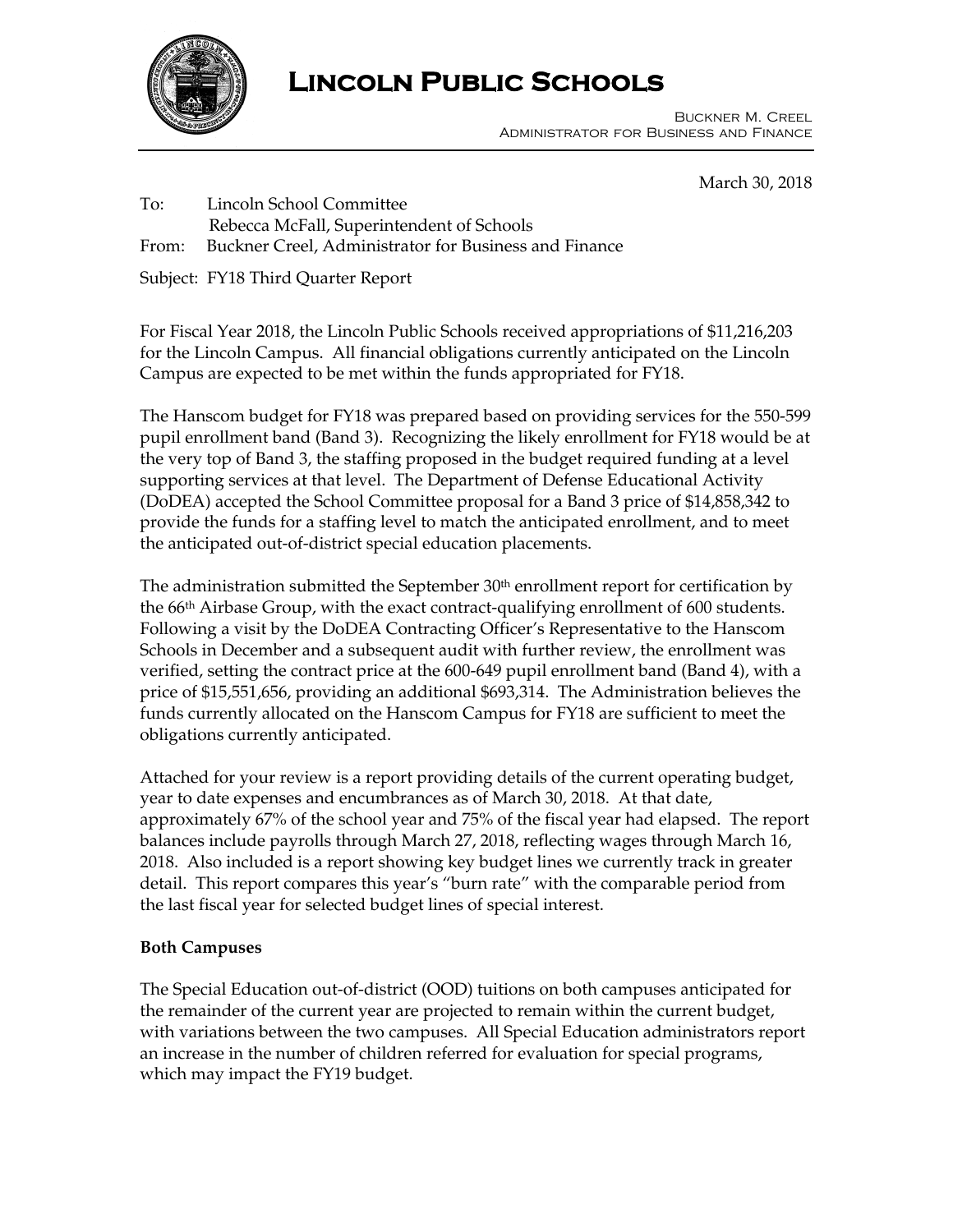# **Lincoln Campus**

The CASE assessments for transportation for the Lincoln campus in FY18 was paid in FY17, so the account shows that little has been expended or encumbered. The Special Education out-of-district (OOD) tuitions on the Lincoln campus anticipated for the remainder of the current year are projected to remain within the current budget.

As discussed in the 2nd Quarter report, the long-term substitutes line shows that funds were transferred from other personnel accounts to cover the costs of long-term substitutes for persons on leave; to date, \$124,166 has been added. At least one more leave is anticipated between now and the end of the school year; although the exact amounts required for the long-term substitute(s) required will be developed in the next two weeks, additional funds of approximately \$10,500 will be required for this budget category.

### **Hanscom Campus**

.

Expenditures in the custodian overtime account are 50% higher than normal at this time of year, caused by several medical leaves. Funds are available in other parts of the budget to meet anticipated custodian overtime expenses for the remainder of the year.

Please contact me at 781-259-2623 or **bcreel@lincnet.org** should you have any questions about the enclosed information.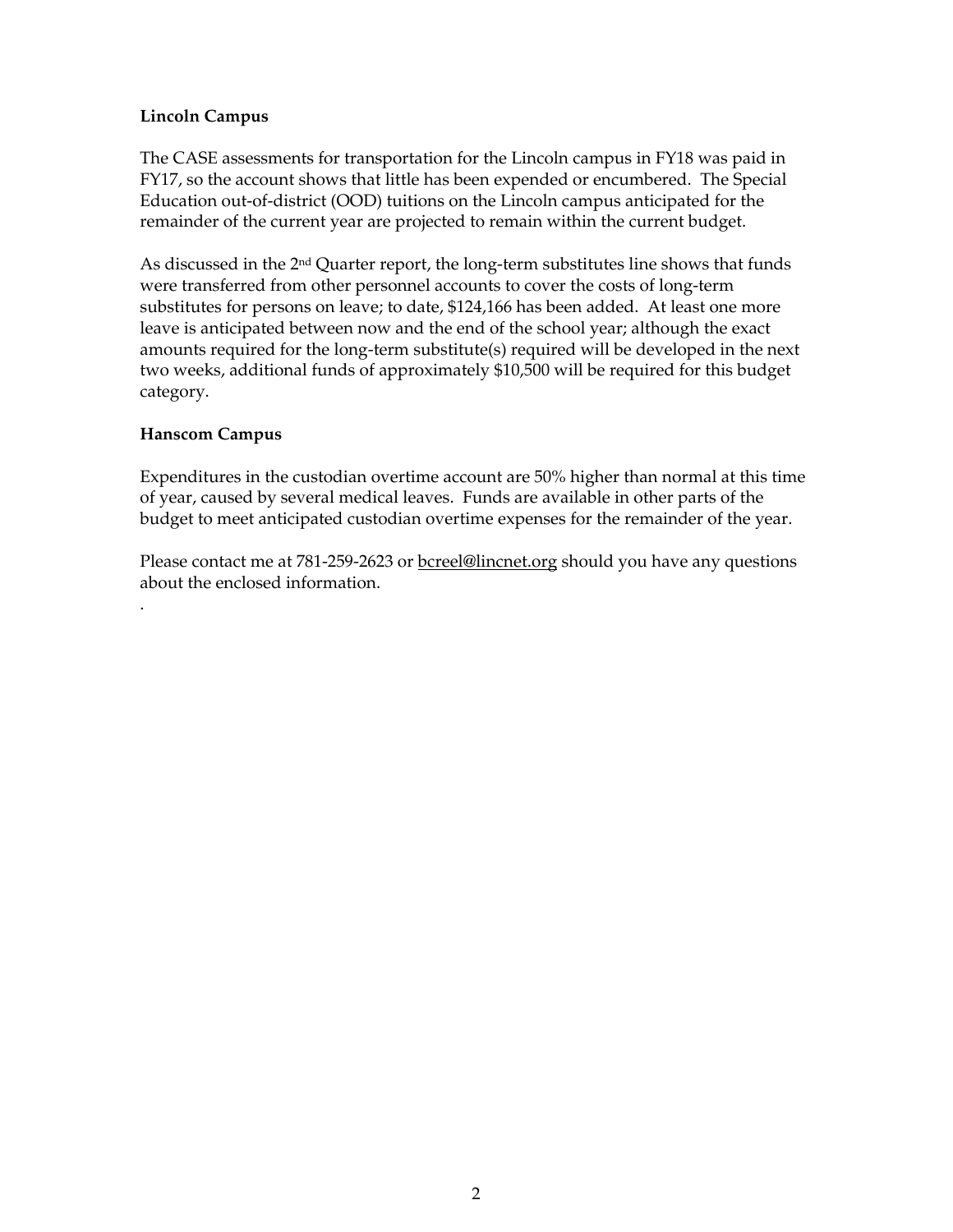#### **Lincoln Campus FY 2018 OPERATING BUDGET -- STATUS REPORT 3rd Quarter**

**as of March 30, 2018**

|                                                  |    | Original FY18              |                | <b>Revised FY18</b>        |                | Expended  |         |    | Expended & Encumbered | $\sqrt[9]{\phantom{1}}$ of total |          |
|--------------------------------------------------|----|----------------------------|----------------|----------------------------|----------------|-----------|---------|----|-----------------------|----------------------------------|----------|
| <b>Expense Category</b>                          |    | Operating<br><b>Budget</b> |                | Operating<br><b>Budget</b> |                | Amount    | Percent |    | Amount                | Percent                          | budget   |
| School Committee                                 | \$ | 5,485                      | \$             | 5,485                      | \$             | 3,369     | 61.4%   | \$ | 4,745                 | 86.5%                            | 0.05%    |
| Personnel                                        |    |                            |                |                            |                |           |         |    |                       |                                  |          |
| <b>Administrator Salaries</b>                    | \$ | 851,145                    | \$             | 851,145                    | \$             | 605,601   | 71.2%   | \$ | 851,132               | 100.0%                           | 7.59%    |
| Professional Salaries (Teachers, Nurses, etc.)   |    |                            |                |                            |                |           |         |    |                       |                                  |          |
| • Regular salaries                               | \$ | 6,287,043                  | \$             | 6,076,927                  | \$             | 3,754,085 | 61.8%   | \$ | 6,028,084             | 99.2%                            | 54.18%   |
| • Stipends (leadership & mentoring)              | \$ | 269,822                    | \$             | 362,656                    | \$             | 207,689   | 57.3%   | \$ | 350,918               | 96.8%                            | 3.23%    |
| • Substitutes (daily & long-term)                | \$ | 181,222                    | $\mathfrak{S}$ | 271,669                    | $\mathfrak{S}$ | 158,748   | 58.4%   | \$ | 233,643               | 86.0%                            | 2.42%    |
| • Misc. Salaries (see note 1)                    | \$ | 110,624                    | \$             | 86,459                     | $\mathfrak{S}$ | 54,741    | 63.3%   | \$ | 76,843                | 88.9%                            | 0.77%    |
| Paraprofessionals Wages                          |    |                            |                |                            |                |           |         |    |                       |                                  |          |
| • Special Education Tutors                       | \$ | 97,117                     | \$             | 159,242                    | \$             | 97,844    | 61.4%   | \$ | 145,184               | 91.2%                            | 1.42%    |
| • Instructional Assistants                       | \$ | 215,178                    | \$             | 206,181                    | \$             | 125,131   | 60.7%   | \$ | 201,014               | 97.5%                            | 1.84%    |
| • Other paraprofessionals                        | \$ | 75,786                     | \$             | 76,201                     | $\mathcal{S}$  | 55,116    | 72.3%   | \$ | 76,200                | 100.0%                           | 0.68%    |
| Support Staff                                    |    |                            |                |                            |                |           |         |    |                       |                                  |          |
| • Secretaries                                    | \$ | 403,529                    | \$             | 407,393                    | \$             | 282,876   | 69.4%   | \$ | 407,390               | 100.0%                           | 3.63%    |
| • Facilities, Maintenance & Custodial Staff      | \$ | 582,927                    | \$             | 581,016                    | \$             | 413,799   | 71.2%   | \$ | 579,221               | 99.7%                            | 5.18%    |
| • Overtime                                       | \$ | 26,124                     | \$             | 22,168                     | \$             | 17,028    | 76.8%   | \$ | 17,028                | 76.8%                            | 0.20%    |
| Professional & Staff Development                 | \$ | 48,480                     | $\mathfrak{S}$ | 49,755                     | $\mathfrak{S}$ | 22,922    | 46.1%   | \$ | 31,655                | 63.6%                            | 0.44%    |
| Supplies, Equipment & Services                   |    |                            |                |                            |                |           |         |    |                       |                                  |          |
| In-District Transportation                       | \$ | 401,000                    | $\mathfrak{S}$ | 401,000                    | \$             | 262,150   | 65.4%   | \$ | 401,000               | 100.0%                           | 3.58%    |
| Out of District Special Education Transportation | \$ | 102,745                    | \$             | 102,745                    | \$             |           | $0.0\%$ | \$ | 153                   | 0.1%                             | 0.92%    |
| Special Education Tuition (OOD & collaboratives) | \$ | 242,616                    | $\mathfrak{S}$ | 235,896                    | \$             | 111,416   | 47.2%   | \$ | 225,875               | 95.8%                            | 2.10%    |
| General Supplies and Materials                   |    |                            |                |                            |                |           |         |    |                       |                                  |          |
| • Textbooks                                      | \$ | 20,953                     | \$             | 15,888                     | \$             | 9,151     | 57.6%   | \$ | 9,151                 | 57.6%                            | 0.14%    |
| • Other Published Materials                      | \$ | 81,968                     | \$             | 80,957                     | \$             | 45,726    | 56.5%   | \$ | 48,368                | 59.7%                            | 0.72%    |
| • Durable Goods and Equipment                    | \$ | 76,587                     | \$             | 72,053                     | \$             | 37,253    | 51.7%   | \$ | 46,959                | 65.2%                            | 0.64%    |
| • Consumable Supplies                            | \$ | 101,088                    | $\mathfrak{S}$ | 107,607                    | $\mathcal{S}$  | 54,239    | 50.4%   | \$ | 68,656                | 63.8%                            | 0.96%    |
| • Contracted Services                            | \$ | 204,800                    | \$             | 238,163                    | \$             | 109,555   | 46.0%   | \$ | 163,631               | 68.7%                            | 2.12%    |
| Facilities & Maintenance                         |    |                            |                |                            |                |           |         |    |                       |                                  |          |
| • Utilities -- heat                              | \$ | 190,000                    | \$             | 181,914                    | \$             | 117,210   | 64.4%   | \$ | 175,000               | 96.2%                            | 1.62%    |
| • Utilities -- electricity                       | \$ | 240,494                    | \$             | 240,494                    | \$             | 122,552   | 51.0%   | \$ | 230,413               | 95.8%                            | 2.14%    |
| • Utilities -- water, sewer, telephones          | \$ | 35,663                     | $\mathcal{S}$  | 35,663                     | $\mathcal{S}$  | 21,782    | 61.1%   | \$ | 32,509                | 91.2%                            | 0.32%    |
| • Maintenance Services & Supplies                | \$ | 146,391                    | \$             | 142,792                    | \$             | 75,444    | 52.8%   | \$ | 92,554                | 64.8%                            | 1.27%    |
| • Custodial Services & Supplies                  | \$ | 37,668                     | \$             | 37,668                     | $\mathbb{S}$   | 19,525    | 51.8%   | \$ | 19,529                | 51.8%                            | $0.34\%$ |
| • Building and Capital Projects                  | \$ | 10,000                     | \$             | 16,139                     | \$             | 4,256     | 26.4%   | \$ | 4,397                 | 27.2%                            | $0.14\%$ |
| IT Replacement Cycle                             | \$ | 110,465                    | \$             | 110,465                    | \$             | 98,617    | 89.3%   | \$ | 98,617                | 89.3%                            | 0.98%    |
| Other expenses (see note 2)                      | \$ | 59,283                     | \$             | 40,462                     | \$             | 7,037     | 17.4%   | \$ | 17,066                | 42.2%                            | 0.36%    |
| TOTALS (see note 3)                              | \$ | 11,216,203 \$              |                | 11,216,203                 | \$             | 6,894,862 | 61.5%   | \$ | 10,636,936            | 94.8%                            | 100.0%   |

**Notes** 

1. Includes personnel control, home/hospital teaching, certain curriculum development & instrumental instruction salaries.

2. Includes (but not limited to) postage, legal expenses including settlements, advertising, printing, permits,etc.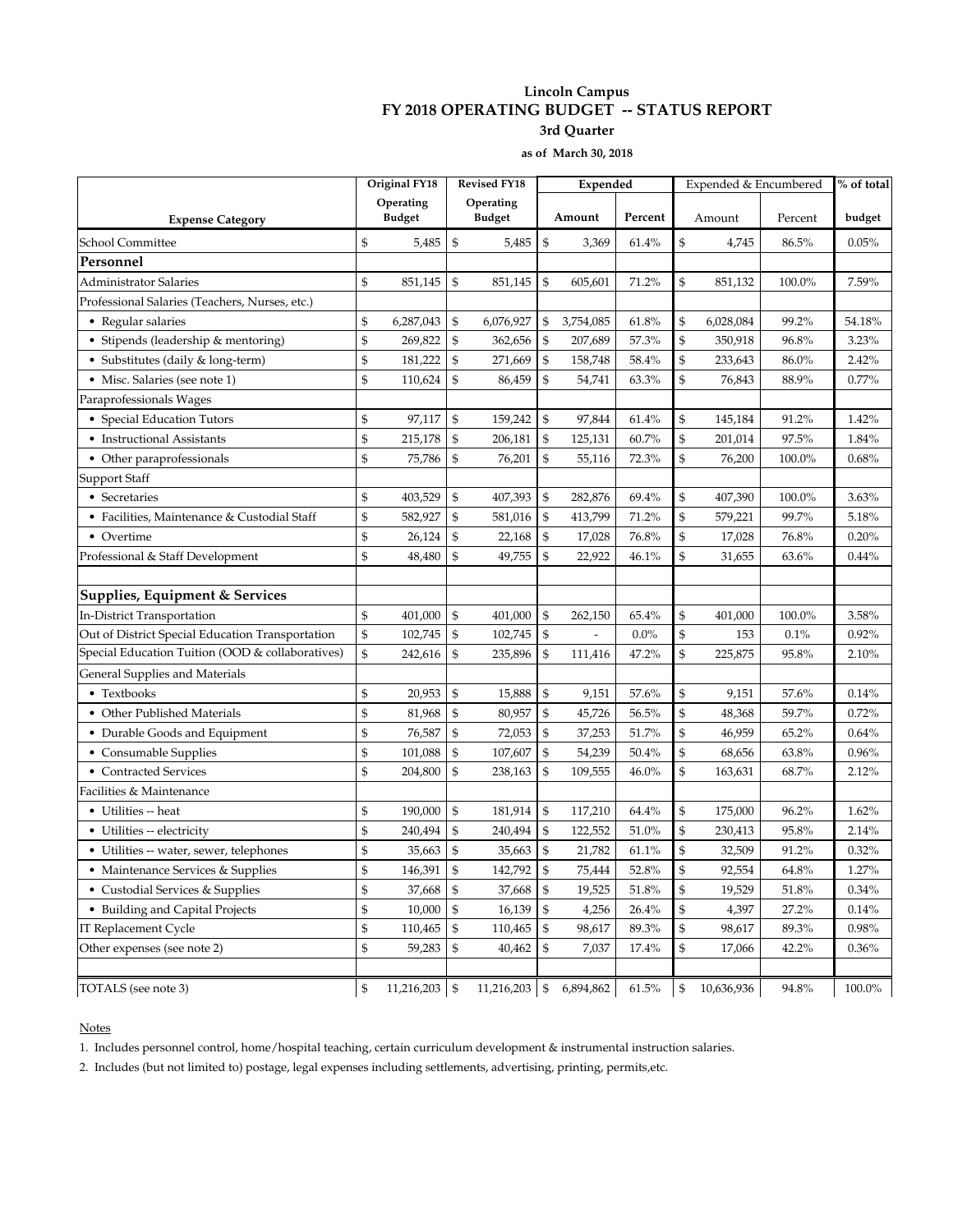#### **Hanscom Campus FY 2018 OPERATING BUDGET -- STATUS REPORT 3rd Quarter**

**as of March 30, 2018**

|                                                  |                            | Original FY18 |                                                 | <b>Revised FY18</b> |                | Expended  |         |                | Expended & Encumbered | % of total |        |
|--------------------------------------------------|----------------------------|---------------|-------------------------------------------------|---------------------|----------------|-----------|---------|----------------|-----------------------|------------|--------|
| <b>Expense Category</b>                          | Operating<br><b>Budget</b> |               | Operating<br><b>Budget</b>                      |                     | Amount         |           | Percent | Amount         |                       | Percent    | budget |
| School Committee                                 | $\mathfrak{S}$             | 4,750         | $\mathbb{S}$                                    | 4,758               | $\mathfrak{S}$ | 2,988     | 62.8%   | \$             | 4,208                 | 88.4%      | 0.03%  |
| Personnel                                        |                            |               |                                                 |                     |                |           |         |                |                       |            |        |
| Administrator Salaries                           | \$                         | 864,793       | \$                                              | 864,793             | $\mathcal{S}$  | 615,314   | 71.2%   | \$             | 864,781               | 100.0%     | 5.82%  |
| Professional Salaries (Teachers, Nurses, etc.)   |                            |               |                                                 |                     |                |           |         |                |                       |            |        |
| • Regular salaries                               | \$                         | 5,863,152     | \$                                              | 5,899,024           | \$             | 3,644,643 | 61.8%   | \$             | 5,899,008             | 100.0%     | 39.70% |
| • Stipends (leadership & mentoring)              | \$                         | 397,212       | $\mathbb{S}$                                    | 393,852             | $\mathfrak{s}$ | 239,906   | 60.9%   | $\mathfrak{S}$ | 380,948               | 96.7%      | 2.65%  |
| • Substitutes (daily & long-term)                | \$                         | 131,903       | \$                                              | 125,777             | \$             | 51,084    | 40.6%   | $\mathfrak{S}$ | 56,968                | 45.3%      | 0.85%  |
| • Misc. Salaries (see note 1)                    | \$                         | 108,162       | \$                                              | 80,962              | \$             | 32,711    | 40.4%   | \$             | 41,292                | 51.0%      | 0.54%  |
| Paraprofessionals Wages                          |                            |               |                                                 |                     |                |           |         |                |                       |            |        |
| • Special Education Tutors                       | \$                         | 567,078       | \$                                              | 559,428             | \$             | 328,568   | 58.7%   | \$             | 511,584               | 91.4%      | 3.77%  |
| • Instructional Assistants                       | \$                         | 309,897       | $\, \, \raisebox{10pt}{\text{\circle*{1.5}}}\,$ | 336,465             | $\mathfrak{s}$ | 203,498   | 60.5%   | \$             | 320,061               | 95.1%      | 2.26%  |
| • Other paraprofessionals                        | $\mathfrak{S}$             | 84,654        | $\mathfrak{s}$                                  | 84,677              | \$             | 61,517    | 72.6%   | $\mathbb{S}$   | 84,469                | 99.8%      | 0.57%  |
| Support Staff                                    |                            |               |                                                 |                     |                |           |         |                |                       |            |        |
| • Secretaries                                    | \$                         | 395,800       | $\mathfrak{s}$                                  | 403,577             | $\mathfrak{s}$ | 281,423   | 69.7%   | \$             | 403,574               | 100.0%     | 2.72%  |
| • Facilities, Maintenance & Custodial Staff      | \$                         | 543,243       | \$                                              | 538,968             | \$             | 383,159   | 71.1%   | \$             | 537,716               | 99.8%      | 3.63%  |
| • Overtime                                       | \$                         | 15,785        | $\mathcal{S}$                                   | 17,583              | $\mathfrak{s}$ | 12,932    | 73.5%   | \$             | 12,932                | 73.5%      | 0.12%  |
| Professional & Staff Development                 | \$                         | 52,308        | $\mathcal{S}$                                   | 63,333              | \$             | 40,130    | 63.4%   | \$             | 48,231                | 76.2%      | 0.43%  |
| Employee Benefits & Town Svcs                    | \$                         | 1,694,887     | \$                                              | 1,694,887           | \$             | 676,482   | 39.9%   | \$             | 1,600,000             | 94.4%      | 11.41% |
| Supplies, Equipment & Services                   |                            |               |                                                 |                     |                |           |         |                |                       |            |        |
| In-District Transportation                       | \$                         | 8,300         | \$                                              | 8,500               | \$             | 6,296     | 74.1%   | \$             | 8,296                 | 97.6%      | 0.06%  |
| Out of District Special Education Transportation | \$                         | 290,750       | $\mathcal{S}$                                   | 290,750             | $\mathfrak{s}$ | 280,805   | 96.6%   | \$             | 281,263               | 96.7%      | 1.96%  |
| Special Education Tuition (OOD & collaboratives) | \$                         | 2,416,623     | \$                                              | 2,416,927           | \$             | 989,191   | 40.9%   | $\mathbb{S}$   | 1,661,355             | 68.7%      | 16.27% |
| General Supplies and Materials                   |                            |               |                                                 |                     |                |           |         |                |                       |            |        |
| • Textbooks                                      | \$                         | 25,501        | $\mathcal{S}$                                   | 22,729              | $\mathfrak{s}$ | 8,454     | 37.2%   | \$             | 8,454                 | 37.2%      | 0.15%  |
| • Other Published Materials                      | \$                         | 71,134        | $\mathbb{S}$                                    | 71,114              | $\mathfrak{s}$ | 40,337    | 56.7%   | \$             | 47,442                | 66.7%      | 0.48%  |
| • Durable Goods and Equipment                    | \$                         | 98,365        | $\mathfrak{s}$                                  | 100,206             | $\mathfrak{S}$ | 64,317    | 64.2%   | $\mathfrak{S}$ | 70,283                | 70.1%      | 0.67%  |
| • Consumable Supplies                            | \$                         | 113,852       | $\mathfrak{s}$                                  | 112,065             | \$             | 66,312    | 59.2%   | $\mathfrak{S}$ | 84,666                | 75.6%      | 0.75%  |
| • Contracted Services                            | \$                         | 201,797       | \$                                              | 218,572             | \$             | 83,379    | 38.1%   | $\mathbb{S}$   | 119,275               | 54.6%      | 1.47%  |
| Facilities & Maintenance                         |                            |               |                                                 |                     |                |           |         |                |                       |            |        |
| • Utilities -- heat                              | \$                         | 50,000        | \$                                              | 50,000              | \$             | 16,263    | 32.5%   | \$             | 35,000                | 70.0%      | 0.34%  |
| • Utilities -- electricity                       | \$                         | 125,000       | $\mathfrak{s}$                                  | 125,000             | $\mathfrak{s}$ | 103,126   | 82.5%   | $\mathfrak{S}$ | 115,000               | 92.0%      | 0.84%  |
| • Utilities -- water, sewer, telephones          | \$                         | 30,053        | \$                                              | 30,053              | $\mathfrak{s}$ | 17,000    | 56.6%   | $\mathfrak{S}$ | 26,112                | 86.9%      | 0.20%  |
| • Maintenance Services & Supplies                | \$                         | 187,780       | $\mathfrak{s}$                                  | 175,743             | \$             | 84,336    | 48.0%   | $\mathfrak{S}$ | 103,803               | 59.1%      | 1.18%  |
| • Custodial Services & Supplies                  | \$                         | 32,375        | $\mathcal{S}$                                   | 32,375              | \$             | 22,233    | 68.7%   | \$             | 22,238                | 68.7%      | 0.22%  |
| • Building and Capital Projects                  | \$                         | 53,599        | $\, \, \raisebox{10pt}{\text{\circle*{1.5}}}\,$ | 20,000              | $\mathfrak{s}$ | 5,173     | 25.9%   | \$             | 6,193                 | 31.0%      | 0.13%  |
| IT Replacement Cycle                             | $\mathfrak{S}$             | 75,601        | \$                                              | 75,601              | $\mathcal{S}$  | 74,253    | 98.2%   | $\mathbb{S}$   | 74,253                | 98.2%      | 0.51%  |
| Other expenses (see note 2)                      | $\mathfrak{S}$             | 43,988        | $\mathbb{S}$                                    | 40,623              | $\mathcal{S}$  | 6,065     | 14.9%   | \$             | 15,179                | 37.4%      | 0.27%  |
| TOTALS (see note 3)                              | $\mathcal{S}$              | 14,858,342    | $\mathcal{S}$                                   | 14,858,342          | \$             | 8,441,895 | 56.8%   | $\mathfrak{S}$ | 13,444,584            | 90.5%      |        |

#### **Notes**

1. Includes personnel control, home/hospital teaching, certain curriculum development & instrumental instruction salaries.

2. Includes (but not limited to) postage, legal expenses including settlements, advertising, printing, permits,etc.